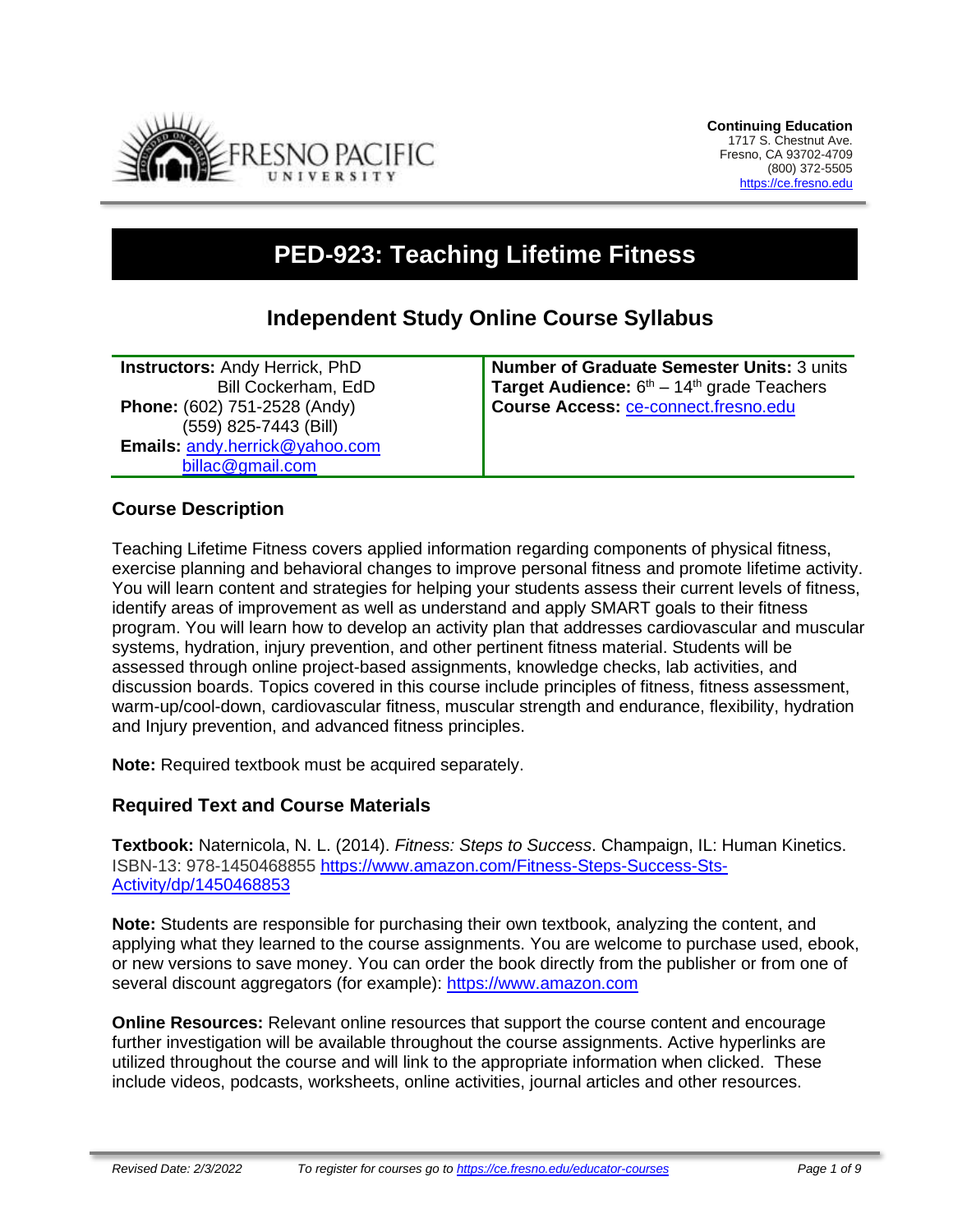**Moodle:** Moodle is a web-based learning management system used to support flexible teaching and learning in both face-to-face and distance courses (e-learning). [https://moodle.org](https://moodle.org/) // <https://moodle.org/demo> // [https://docs.moodle.org](https://docs.moodle.org/)

## **Course Dates**

Self-paced; students may enroll at any time and take up to one year, from the date of registration, to complete assignments. Students may complete assignments in no less than three weeks for a 3 unit course (one week per unit).

## **National Standards Addressed in This Course**

#### **National Board for Professional Teaching Standards (NBPTS)**

[\(http://www.nbpts.org/standards-five-core-propositions/\)](http://www.nbpts.org/standards-five-core-propositions/)

First published in 1989 and updated in 2016, *[What Teachers Should Know and Be Able to Do](http://www.accomplishedteacher.org/)* articulates the National Board's Five Core Propositions for teaching. The Five Core Propositions comparable to medicine's Hippocratic Oath — set forth the profession's vision for accomplished teaching. Together, the propositions form the basis of all National Board Standards and the foundation for National Board Certification. Course assignments have been designed so students can demonstrate excellence against these professional teaching standards whenever possible.

- Proposition 1: Teachers are committed to students and their learning
- Proposition 2: Teachers know the subject they teach and how to teach those subjects to students
- Proposition 3: Teachers are responsible for managing and monitoring student learning
- Proposition 4: Teachers think systematically about their practice and learn from experience
- Proposition 5: Teachers are members of learning communities

#### **Society for Health and Physical Educators (SHAPE America)–National Physical Education Standards (**https://www[.https://www.shapeamerica.org/standards/pe/.](https://www.shapeamerica.org/standards/pe/)org/standards/pe/)

SHAPE America's National Standards & Grade-Level Outcomes for K-12 Physical Education define what a student should know and be able to do as result of a highly effective physical education program. States and local school districts across the country use the National Standards to develop or revise existing standards, frameworks and curricula.

- Standard 1: The physically literate individual demonstrates competency in a variety of motor skills and movement patterns.
- Standard 2: The physically literate individual applies knowledge of concepts, principles, strategies and tactics related to movement and performance.
- Standard 3: The physically literate individual demonstrates the knowledge and skills to achieve and maintain a health-enhancing level of physical activity and fitness.
- Standard 4: The physically literate individual exhibits responsible personal and social behavior that respects self and others.
- Standard 5: The physically literate individual recognizes the value of physical activity for health, enjoyment, challenge, self-expression and/or social interaction.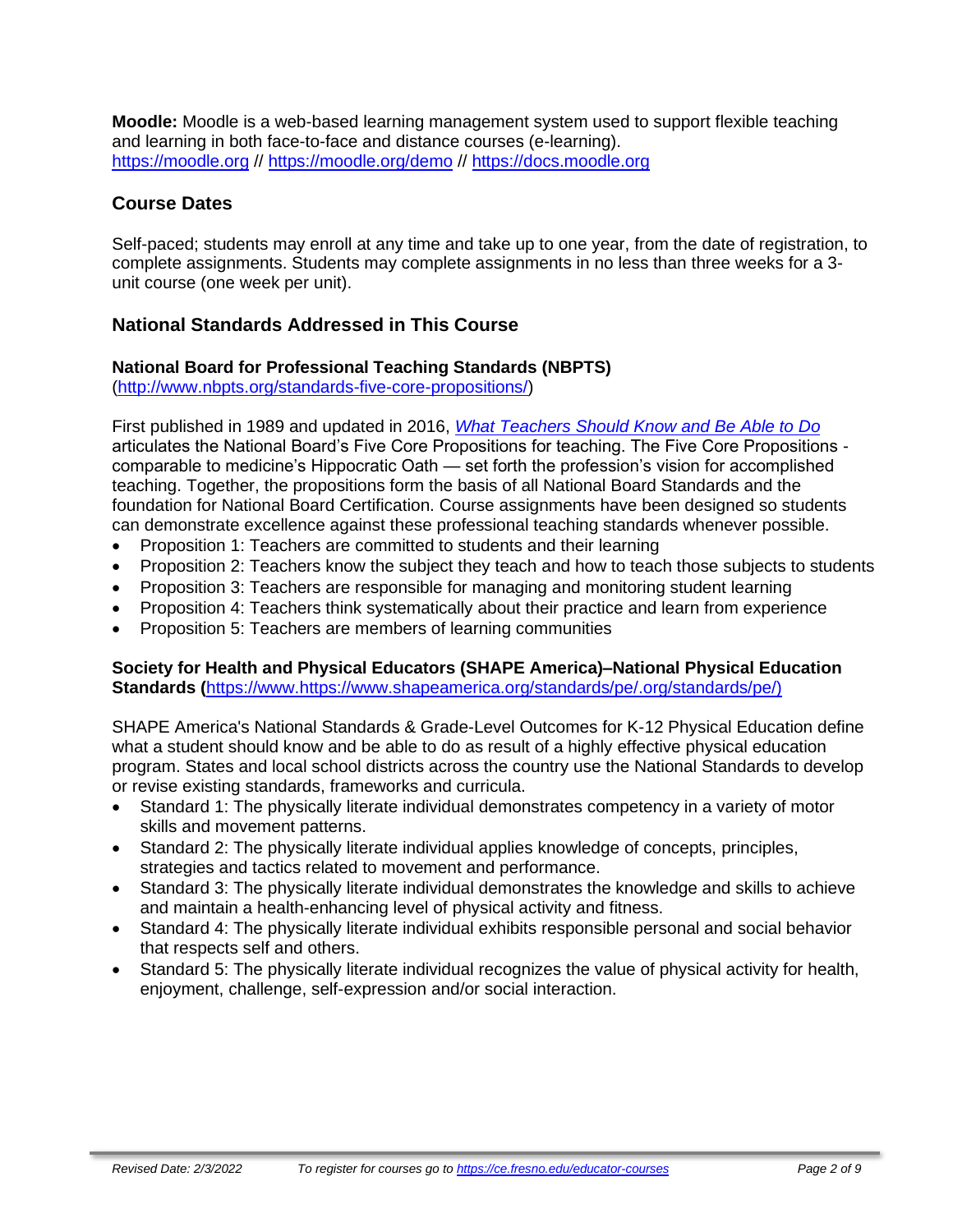## **Continuing Education Student Learning Outcomes (CE-SLO)**

| CE-SLO 1            | Demonstrate proficient written communication by articulating a clear focus,<br>synthesizing arguments, and utilizing standard formats in order to inform and<br>persuade others, and present information applicable to targeted use.                                       |
|---------------------|----------------------------------------------------------------------------------------------------------------------------------------------------------------------------------------------------------------------------------------------------------------------------|
| CE-SLO <sub>2</sub> | Demonstrate comprehension of content-specific knowledge and the ability to<br>apply it in theoretical, personal, professional, or societal contexts.                                                                                                                       |
| CE-SLO <sub>3</sub> | Reflect on their personal and professional growth and provide evidence of how<br>such reflection is utilized to manage personal and professional improvement.                                                                                                              |
| CE-SLO 4            | Apply critical thinking competencies by generating probing questions,<br>recognizing underlying assumptions, interpreting and evaluating relevant<br>information, and applying their understandings to the professional setting.                                           |
| CE-SLO 5            | Reflect on values that inspire high standards of professional and ethical<br>behavior as they pursue excellence in applying new learning to their chosen<br>field.                                                                                                         |
| CE-SLO <sub>6</sub> | Identify information needed in order to fully understand a topic or task, organize<br>that information, identify the best sources of information for a given enquiry,<br>locate and critically evaluate sources, and accurately and effectively share that<br>information. |

# **Course Student Learning Outcomes (C-SLO)**

|    | <b>Student Learning Outcomes for This Course</b><br>By the end of this course student will be able to: | <b>National Standards</b><br>Addressed* | <b>CE-SLO</b><br>Addressed** |
|----|--------------------------------------------------------------------------------------------------------|-----------------------------------------|------------------------------|
|    | 1. assess their students' current fitness level<br>and set SMART goals for improvement.                | SHAPE 3, 4, 5                           | CE 1-6                       |
| 2. | design a program to improve their students'<br>level of fitness.                                       | <b>SHAPE 1, 2, 3</b>                    | CE 1-6                       |
|    | 3. compare and contrast aerobic and anaerobic<br>fitness.                                              |                                         |                              |
|    | 4. locate resources for trying new exercises<br>when developing a fitness plan.                        |                                         |                              |
| 5. | compare the three ways of measuring                                                                    | SHAPE 1, 2, 3, 4                        | CE 1-6                       |
|    | intensity during exercise.                                                                             |                                         |                              |
|    | 6. illustrate which muscle groups are used<br>during exercise.                                         |                                         |                              |
|    | 7. describe how specific muscle groups impact                                                          |                                         |                              |
|    | an exercise plan.                                                                                      |                                         |                              |
|    | 8. outline the benefits of warming up and                                                              | <b>SHAPE 1, 2, 3</b>                    | <b>CE 1-6</b>                |
|    | cooling down.                                                                                          |                                         |                              |
|    | 9. demonstrate the proper way to warm up.                                                              |                                         |                              |
|    | 10. describe the benefit to stretching.                                                                |                                         |                              |
|    | 11. summarize some of the physical, social, and                                                        | <b>SHAPE 1, 3, 4</b>                    | <b>CE 1-6</b>                |
|    | mental/emotional benefits of exercise.                                                                 |                                         |                              |
|    | 12. construct a fitness plan that includes variety.                                                    |                                         |                              |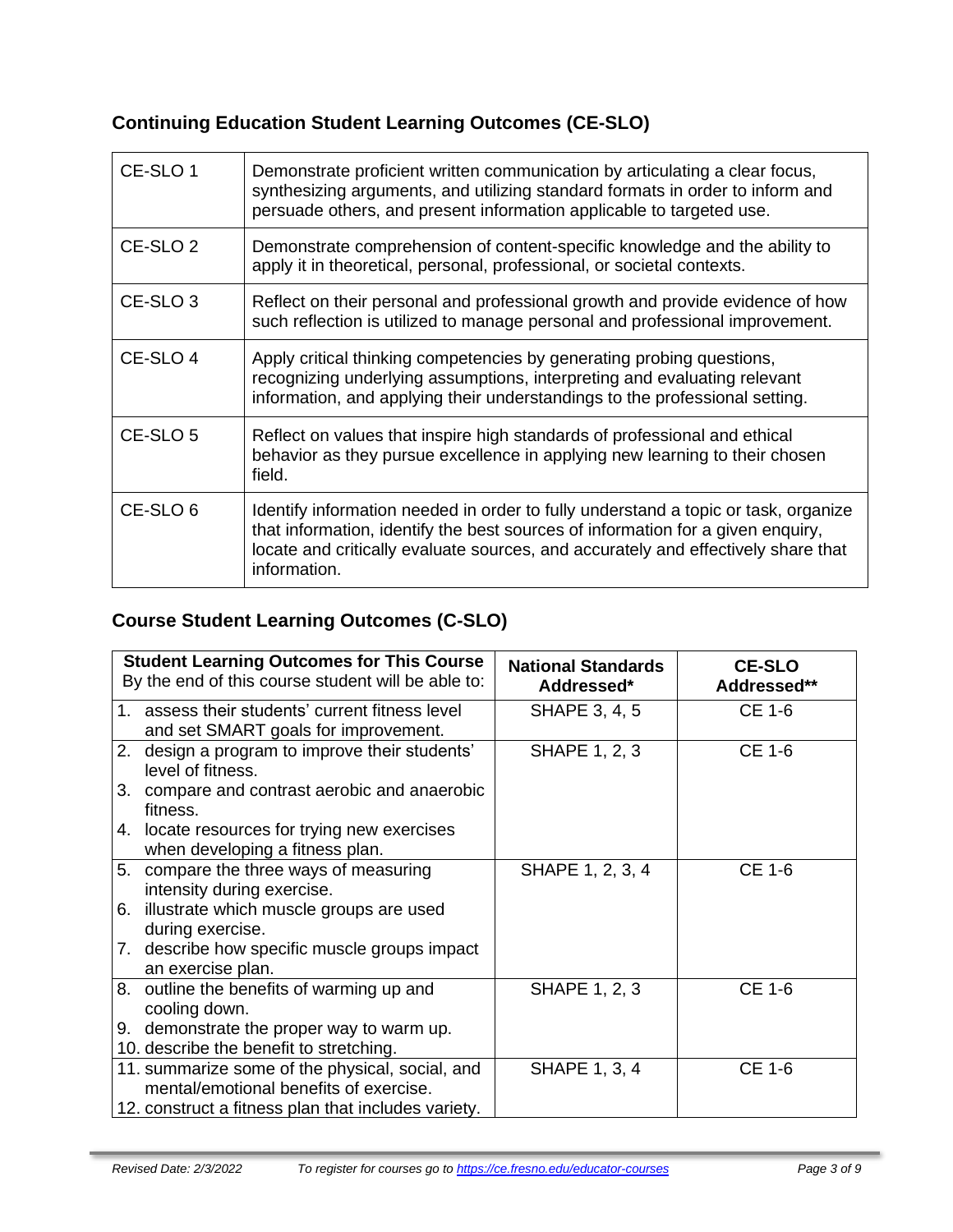| 13. explain who it is important to drink water<br>especially during exercise.<br>14. apply injury prevention principles to an<br>exercise program. | <b>SHAPE 2, 3</b> | <b>CE 1-6</b> |
|----------------------------------------------------------------------------------------------------------------------------------------------------|-------------------|---------------|
| 15. illustrate advanced methods of training and<br>how to incorporate them into a fitness<br>program.                                              | SHAPE 2, 3, 4     | $CE$ 1-6      |
| 16. explain how to improve cardiovascular,<br>muscular strength, and flexibility within their<br>student population.                               |                   |               |

\* Please refer to the section on **National Standards Addressed in This Course**

\*\* Please refer to the section on **Continuing Education Program Student Learning Outcomes**

## **Topics, Assignments, and Activities**

The participant's grade will be determined by the number and quality of modules they choose to complete. Outlined below are the module requirements for each type of unit and grade options.

If working towards the "A letter grade" option:

- Nine modules Complete all 9 content modules.
- Complete the Knowledge Check per module.
- Complete one (1) other assignment/forum per module.
- All coursework with must receive "A-grade" quality or better.

If working towards the "B letter grade" option:

- Seven modules Complete 7 of the 9 content modules (any 7 of your choice).
- Complete the Knowledge Check per module.
- Complete one (1) other assignment/forum per module.
- All coursework with must receive "B-grade" quality or better.

| <b>Module Title</b>   | <b>Module Assignments and Activities</b>                            | <b>Points</b><br><b>Possible</b><br>for Each<br><b>Assignment</b> |  |
|-----------------------|---------------------------------------------------------------------|-------------------------------------------------------------------|--|
| <b>Welcome Module</b> | Introduction Video<br>$\bullet$                                     |                                                                   |  |
|                       | Course Syllabus<br>٠                                                |                                                                   |  |
|                       | Introduce Yourself Forum                                            |                                                                   |  |
|                       | Moodle Online Tutorial<br>٠                                         |                                                                   |  |
| Module $1 -$          | Read Introduction and Step 1 (Naternicola), Watch Videos, Read<br>٠ |                                                                   |  |
| Principles of         | Articles                                                            |                                                                   |  |
| <b>Fitness</b>        | Complete Knowledge Check plus one other assignment:                 |                                                                   |  |
|                       | 1.1 Knowledge Check: Introduction and Step 1<br>$\circ$             | Pass                                                              |  |
|                       | 1.2 Application: Fitness Poster or PSA<br>$\circ$                   | Pass                                                              |  |
|                       | 1.3 Forum: Reflection and Goals<br>$\circ$                          | Pass                                                              |  |
| Module $2 -$          | Read Step 2 (Naternicola), Watch Videos, Read Articles<br>٠         |                                                                   |  |
| <b>Fitness</b>        | Complete Knowledge Check plus one other assignment:<br>٠            |                                                                   |  |
| Assessment            | 2.1 Knowledge Check: Step 2<br>$\circ$                              | Pass                                                              |  |
|                       | 2.2 Application: Health Screening<br>$\circ$                        | Pass                                                              |  |
|                       | 2.3 Forum: More Reflection and Goals                                | Pass                                                              |  |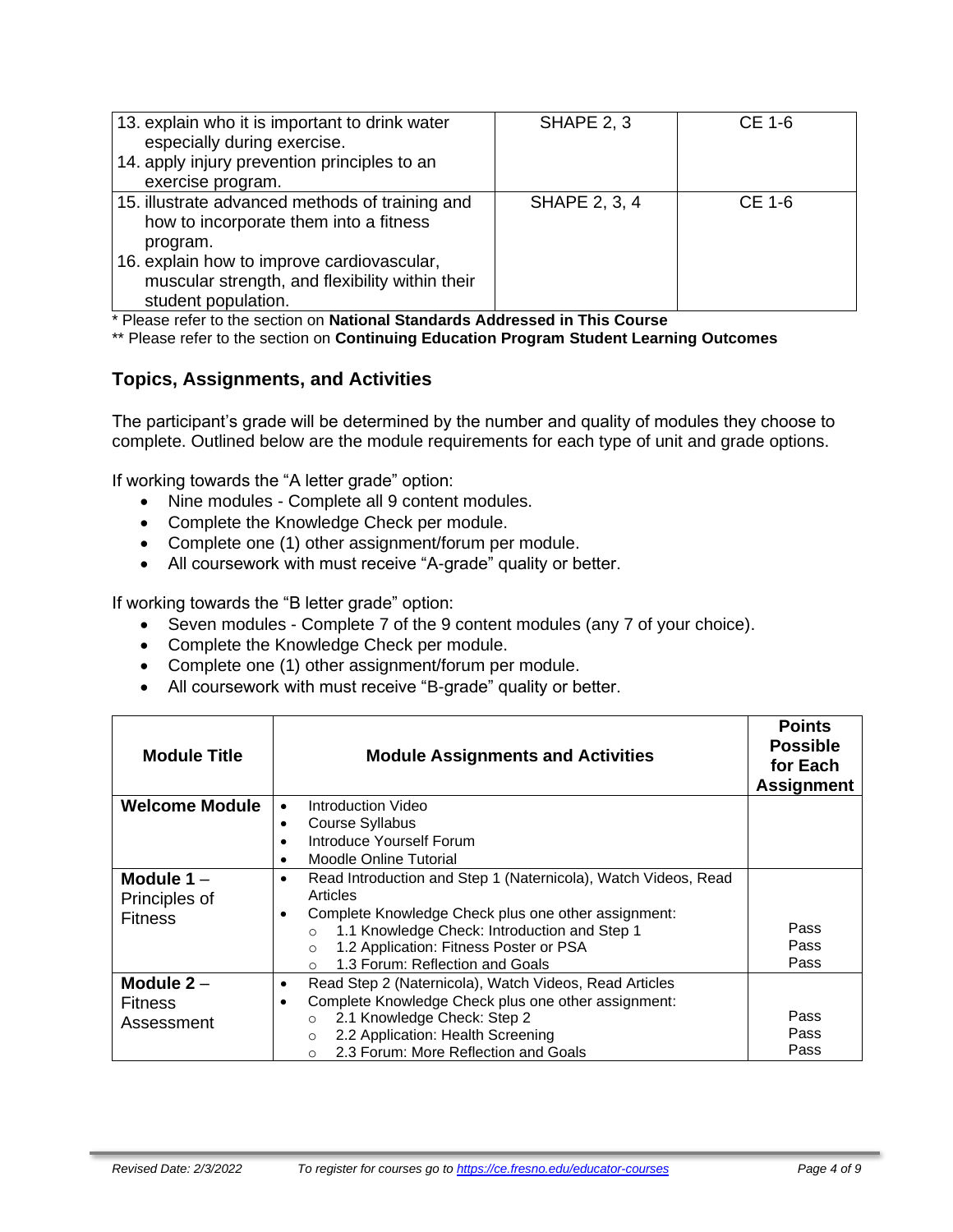| Module $3 -$<br>Goals and Warm-<br>up/Cool-down                                   | Read Step 3 (Naternicola), Watch Videos, Read Articles<br>$\bullet$<br>Complete Knowledge Check plus one other assignment:<br>$\bullet$<br>3.1 Knowledge Check: Step 3<br>$\circ$<br>3.2 Application: Warm-up and Cool-down<br>$\circ$<br>3.3 Forum: Goals<br>$\circ$                                                 | Pass<br>Pass<br>Pass |
|-----------------------------------------------------------------------------------|-----------------------------------------------------------------------------------------------------------------------------------------------------------------------------------------------------------------------------------------------------------------------------------------------------------------------|----------------------|
| Module $4-$<br>Cardiorespiratory<br><b>Fitness</b>                                | Read Step 4 (Naternicola), Watch Videos, Read Articles<br>$\bullet$<br>Complete Knowledge Check plus one other assignment:<br>$\bullet$<br>4.1 Knowledge Check: Step 4<br>$\circ$<br>4.2 Application: Cardiorespiratory Fitness Puzzlemaker<br>$\circ$<br>4.3 Forum: Cardiorespiratory or Fitness Websites<br>$\circ$ | Pass<br>Pass<br>Pass |
| Module $5-$<br><b>Muscular Strength</b><br>and Endurance                          | Read Step 5 (Naternicola), Watch Videos, Read Articles<br>$\bullet$<br>Complete Knowledge Check plus one other assignment:<br>$\bullet$<br>5.1 Knowledge Check: Step 5<br>$\circ$<br>5.2 Application: Muscular Strength Trading Card<br>$\circ$<br>5.3 Forum: Favorite Muscular Strength Building Exercise<br>$\circ$ | Pass<br>Pass<br>Pass |
| Module $6-$<br>Flexibility                                                        | Read Step 6 (Naternicola), Watch Videos, Read Articles<br>$\bullet$<br>Complete Knowledge Check plus one other assignment:<br>$\bullet$<br>6.1 Knowledge Check: Step 6<br>$\circ$<br>6.2 Application: Stretching Video<br>$\circ$<br>6.3 Forum: Flexibility Experience<br>$\circ$                                     | Pass<br>Pass<br>Pass |
| Module $7 -$<br><b>Balance</b>                                                    | Read Step 7 (Naternicola), Watch Videos, Read Articles<br>$\bullet$<br>Complete Knowledge Check plus one other assignment:<br>$\bullet$<br>7.1 Knowledge Check: Step 7<br>$\circ$<br>7.2 Application: Balance Presentation<br>$\circ$<br>7.3 Forum: Keeping Your Balance<br>$\circ$                                   | Pass<br>Pass<br>Pass |
| Module $8-$<br>Core Strength and<br><b>Stability</b>                              | Read Step 8 (Naternicola), Watch Videos, Read Articles<br>$\bullet$<br>Complete Knowledge Check plus one other assignment:<br>$\bullet$<br>8.1 Knowledge Check: Step 8<br>$\circ$<br>8.2 Application: Create a Core Strength Infographic<br>$\circ$<br>8.3 Forum: Core Strength<br>$\circ$                            | Pass<br>Pass<br>Pass |
| Module $9-$<br><b>Advanced Fitness</b><br>and Teaching<br><b>Lifetime Fitness</b> | Watch Videos and Read Website Articles<br>$\bullet$<br>Complete both Knowledge Checks plus one other assignment:<br>$\bullet$<br>9.1 Knowledge Check: Hydration and Injury Prevention<br>$\circ$<br>9.2 Application: Lesson Plan<br>$\circ$<br>9.3 Forum: Sharing Lessons<br>$\circ$                                  | Pass<br>Pass<br>Pass |
| <b>Course Wrap-up</b><br>Grading and<br>Evaluation                                | <b>Final Reflection Forum</b><br>$\bullet$<br><b>Course Evaluation</b><br>$\bullet$<br><b>Course Completion Checklist</b><br>$\bullet$<br><b>Grade Request / Transcript Request</b><br>$\bullet$                                                                                                                      |                      |

## **Grading Policies, Rubrics, and Requirements for Assignments**

## **Grading Policies**

- Assignments will be graded per criteria presented in the course rubrics.
- $A = 90-100\%$  and  $B = 80-89\%$ , (anything below 80% will not receive credit.)
- The discernment between an A or a B letter grade is at the discretion of the instructor based on the quality of work submitted (see course rubrics).
- Coursework falling below a B grade will be returned with further instructions.
- All assignments must be completed to receive a grade and are expected to reflect the quality that teacher-training institutions require of professional educators. If completed assignments do not meet this standard, students will be notified with further instructions from the instructor.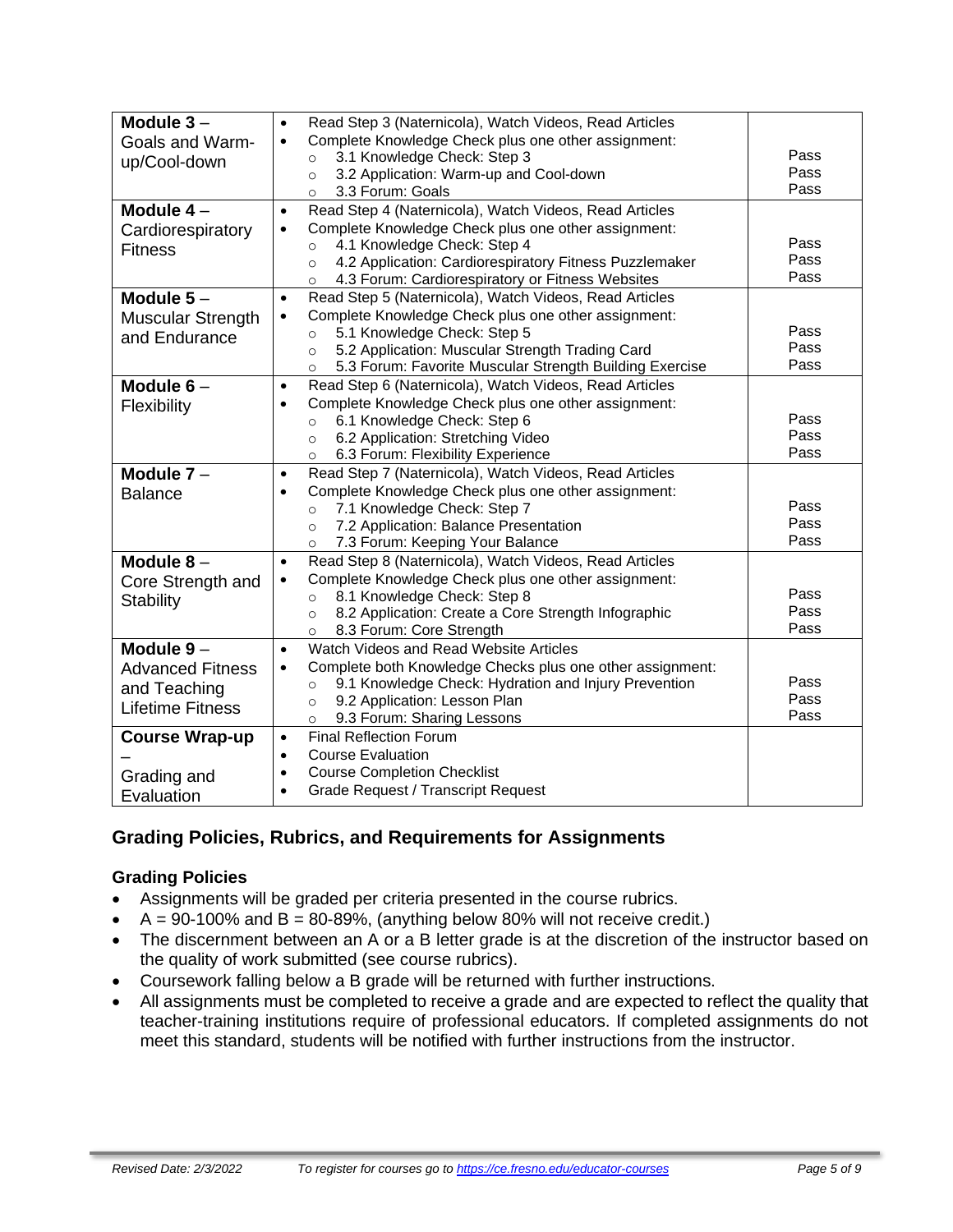#### **Grading Rubrics**

| Grade     | <b>Percent</b> | <b>Description</b> | <b>Rubric</b>                                                                                                                                                                                   |
|-----------|----------------|--------------------|-------------------------------------------------------------------------------------------------------------------------------------------------------------------------------------------------|
| A         | 90-100%        | Excellent          | Meets all course / assignment requirements with<br>significant evidence of subject mastery and<br>demonstration of excellent graduate level<br>professional development scholarship.            |
| B         | 80-89%         | Very Good          | Adequately meets criteria for all course/assignment<br>requirements - demonstrates subject competency<br>with very good graduate level professional<br>development scholarship.                 |
| <b>NC</b> | Below 80%      | Unacceptable       | Does not meet the minimum criteria for all<br>course/assignment requirements and demonstrated<br>little, if any, evidence of acceptable graduate level<br>professional development scholarship. |

#### **Writing Requirements**

- **Superior:** Writing is clear, succinct, and reflects graduate level expectations. Clearly addresses all parts of the writing task. Maintains a consistent point of view and organizational structure. Includes relevant facts, details, and explanations.
- **Standard:** Writing is acceptable with very few mistakes in grammar and spelling. Addresses most parts of the writing task. Maintains a mostly consistent point of view and organizational structure. Includes mostly relevant facts, details, and explanations.
- **Sub-standard:** Writing contains noticeable mistakes in grammar and spelling. Does not address all parts of the writing task. Lacks a consistent point of view and organizational structure. May include marginally relevant facts, details, and explanations.

#### **Lesson Plan Requirements**

- **Superior:** Instructional goals and objectives clearly stated. Instructional strategies appropriate for learning outcome(s). Method for assessing student learning and evaluating instruction is clearly delineated and authentic. All materials necessary for student and teacher to complete lesson clearly listed.
- **Standard:** Instructional goals and objectives are stated but are not easy to understand. Some instructional strategies are appropriate for learning outcome(s). Method for assessing student learning and evaluating instruction is present. Most materials necessary for student and teacher to complete lesson are listed.
- **Sub-standard:** Instructional goals and objectives are not stated. Learners cannot tell what is expected of them. Instructional strategies are missing or strategies used are inappropriate. Method for assessing student learning and evaluating instruction is missing. Materials necessary for student and teacher to complete lesson are missing.

## **Instructor/Student Contact Information**

Throughout the course participants will be communicating with the instructor and their classmates on a regular basis using asynchronous discussion forums. Students are provided with instructor contact information in the event they want to make email or phone contact. In addition, students are encouraged to email or phone the instructor at any time. Students will also receive feedback on the required assignments as they are submitted.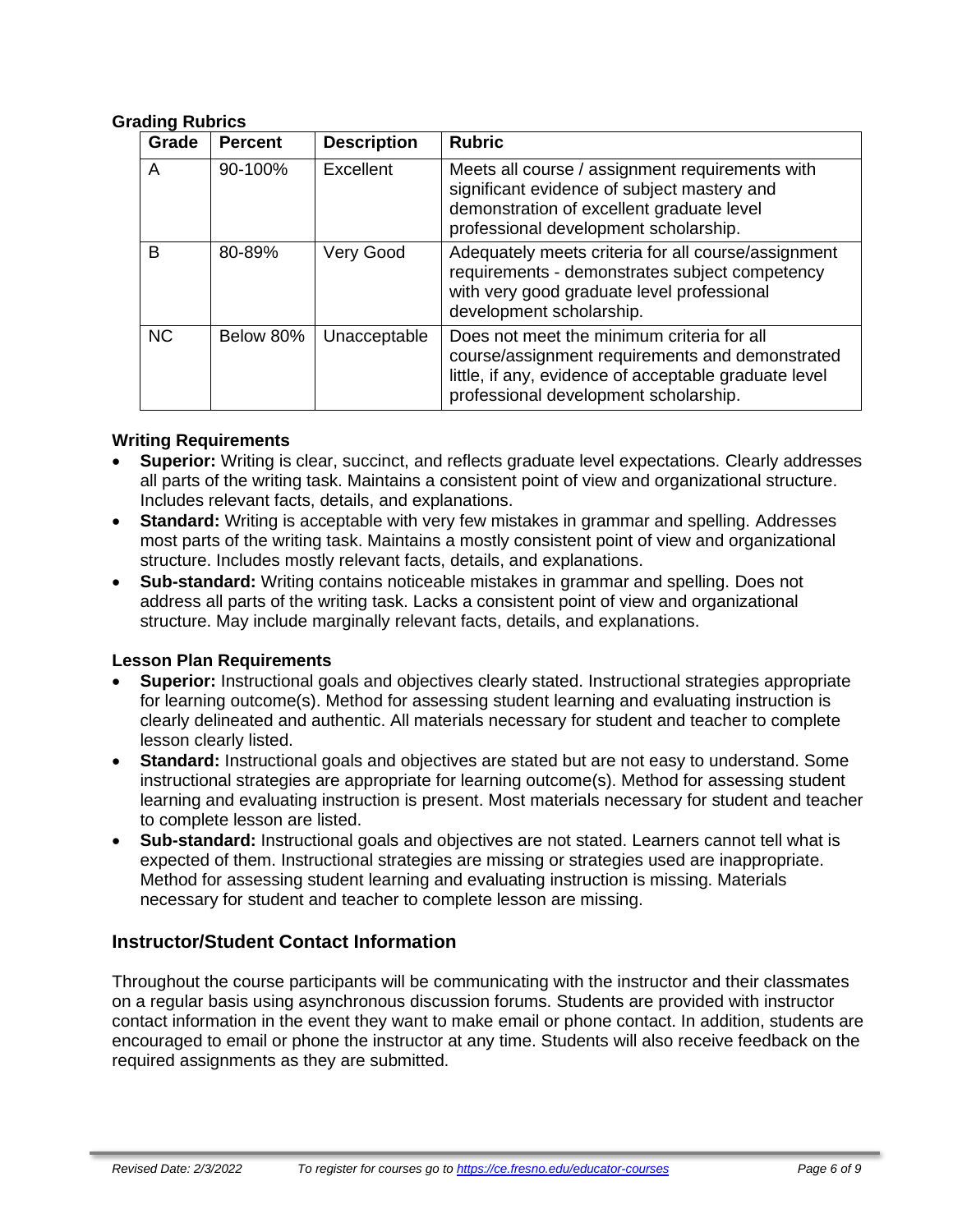## **Forums**

Participation is an important expectation of this course and all online courses. Online discussions promote reflection and analysis while allowing students to appreciate and evaluate positions that others express. While students may not be engaging with the same students throughout this course, they will be expected to offer comments, questions, and replies to the discussion question whenever possible. The faculty role in the discussion forum is that of an observer and facilitator.

## **Coursework Hours**

Based on the Carnegie Unit standard, a unit of graduate credit measures academic credit based on the number of hours the student is engaged in learning. This includes all time spent on the course: reading the textbook, watching videos, listening to audio lessons, researching topics, writing papers, creating projects, developing lesson plans, posting to discussion boards, etc. Coursework offered for FPU Continuing Education graduate credit adheres to 45 hours per semester unit for the 900-level courses. Therefore, a student will spend approximately 135 hours on a typical 3-unit course.

## **Services for Students with Disabilities**

Students with disabilities are eligible for reasonable accommodations in their academic work in all classes. In order to receive assistance, the student with a disability must provide the Academic Support Center with documentation, which describes the specific disability. The documentation must be from a qualified professional in the area of the disability (i.e. psychologist, physician or educational diagnostician). Students with disabilities should contact the Academic Support Center to discuss academic and other needs as soon as they are diagnosed with a disability. Once documentation is on file, arrangements for reasonable accommodations can be made. For more information and for downloadable forms, please go to [https://www.fresno.edu/students/academic](https://www.fresno.edu/students/academic-support/services-students-disabilities)[support/services-students-disabilities.](https://www.fresno.edu/students/academic-support/services-students-disabilities)

## **Plagiarism and Academic Honesty**

All people participating in the educational process at Fresno Pacific University are expected to pursue honesty and integrity in all aspects of their academic work. Academic dishonesty, including plagiarism, will be handled per the procedures set forth in the Fresno Pacific University Catalogue and Handbook - <https://handbook.fresno.edu/graduate/academic-policies>

## **Technology Requirements**

To successfully complete the course requirements, course participants will need Internet access, can send and receive email, know how to manage simple files in a word processing program, and have a basic understanding of the Internet. Please remember that the instructor is not able to offer technical support. If you need technical support, please contact your Internet Service Provider.

**Moodle:** This course will be delivered totally online. Moodle is a learning management system that provides students access to online resources, documents, graded assignments, quizzes, discussion forums, etc. Moodle is easy to learn and has a friendly user interface. To learn more about Moodle, go to [https://docs.moodle.org/33/en/Student\\_FAQ.](https://docs.moodle.org/33/en/Student_FAQ) There are also some student tutorials on the Center for Online Learning website at Fresno Pacific University - [https://col.fresno.edu/student.](https://col.fresno.edu/student)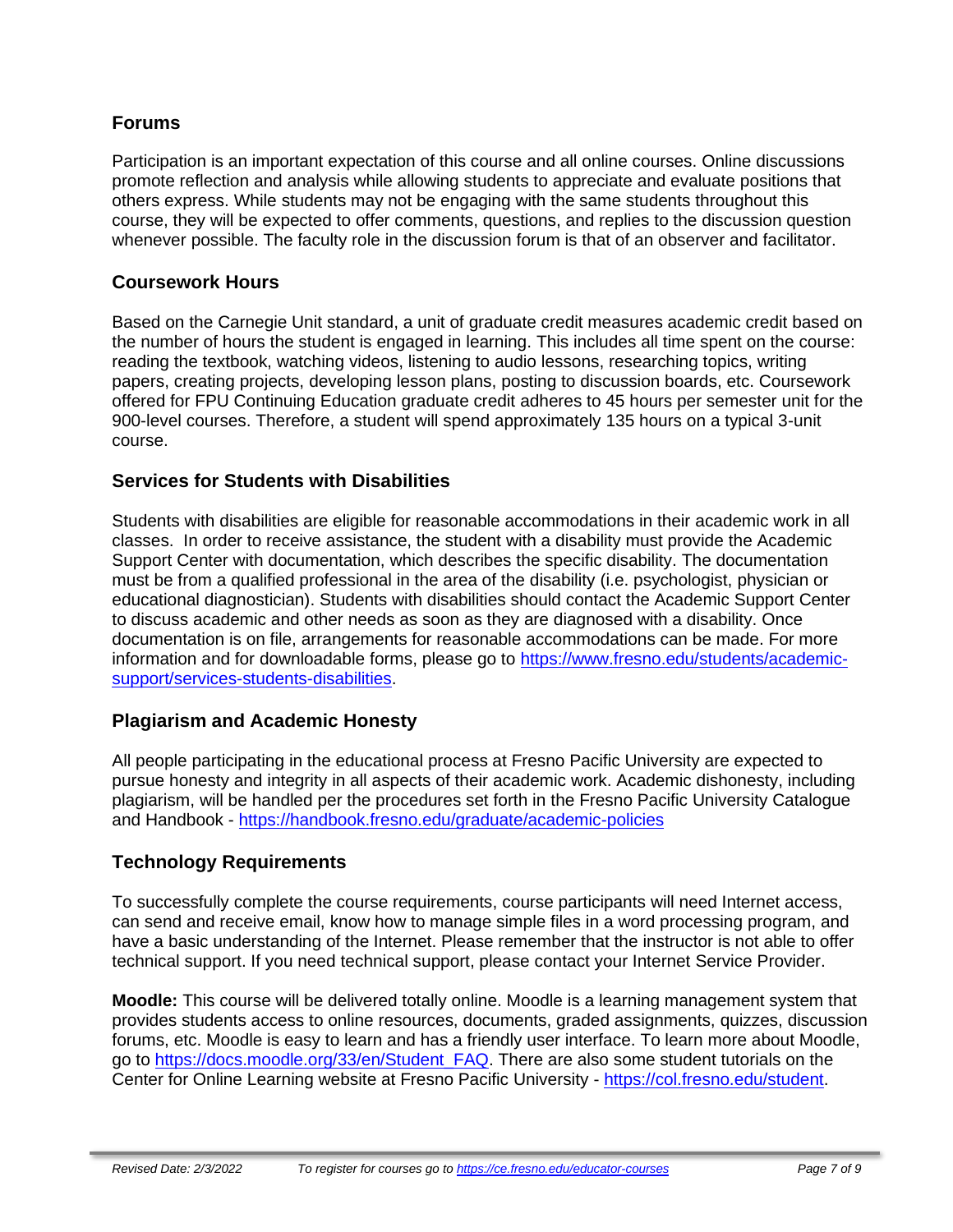**Moodle Site Login and Passwords:** Students will need to have internet access to log onto [https://ce-connect.fresno.edu.](https://ce-connect.fresno.edu/) The username and password numbers for Moodle access will be sent to you by the university using the email address you submitted at the time of registration. The instructor will then contact you with a welcome communication. If you need help with your username and password recovery, please contact the Continuing Education office at (800) 372- 5505 or (559) 453-2000 during regular office hours - Mon-Fri 8:00 am to 5:00 pm. or email them at [prof.dev@fresno.edu.](mailto:prof.dev@fresno.edu)

**Getting Help with Moodle:** If you need help with Moodle, please contact the Center for Online Learning (COL), by telephone or the website. Help by phone (559) 453-3460 is available Mon-Thurs 8:00 am to 8:00 pm and on Fridays from 8:00 am to 5:00 pm, or by filling out a "Request Services" form at [https://col.fresno.edu/contact/request-services.](https://col.fresno.edu/contact/request-services) Please identify that you are with the "School = Continuing Education".

## **Final Course Grade and Transcripts**

When all work for the course has been completed, students will need to logon to the Continuing Education website [\(https://ce.fresno.edu/my-account\)](https://ce.fresno.edu/my-account) and "Request Final Grade". Once the instructor receives the requests and submits the grade online, students may log back in to view their Final Grade Report or order transcripts online. Please allow at least two weeks for the final grade to be posted. For more information, see the Continuing Education Policies and Procedures at [https://ce.fresno.edu/ce-policies-and-procedures.](https://ce.fresno.edu/ce-policies-and-procedures)

## **University Policies and Procedures**

Students are responsible for becoming familiar with the information presented in the Academic Catalog and for knowing and observing all policies and procedures related to their participation in the university community. A summary of university policies may be found on the university website at [https://www.fresno.edu/students/registrars-office/academic-catalogs.](https://www.fresno.edu/students/registrars-office/academic-catalogs)

## **Fresno Pacific University Student Learning Outcomes (FPU-SLO)**

| FPU-SLO 1            | Student Learning Outcomes Oral Communication: Students will exhibit<br>clear, engaging, and confident oral communication $-$ in both individual and<br>group settings - and will critically evaluate content and delivery components.                             |
|----------------------|-------------------------------------------------------------------------------------------------------------------------------------------------------------------------------------------------------------------------------------------------------------------|
| FPU-SLO <sub>2</sub> | Written Communication: Students will demonstrate proficient written<br>communication by articulating a clear focus, synthesizing arguments, and<br>utilizing standard formats in order to <i>inform</i> and <i>persuade</i> others.                               |
| FPU-SLO <sub>3</sub> | Content Knowledge: Students will demonstrate comprehension of content-<br>specific knowledge and the ability to apply it in theoretical, personal,<br>professional, or societal contexts.                                                                         |
| FPU-SLO 4            | Reflection: Students will reflect on their personal and professional growth and<br>provide evidence of how such reflection is utilized to manage personal and<br>vocational improvement.                                                                          |
| FPU-SLO 5            | <b>Critical Thinking:</b> Students will apply critical thinking competencies by<br>generating probing questions, recognizing underlying assumptions,<br>interpreting and evaluating relevant information, and applying their<br>understandings to new situations. |